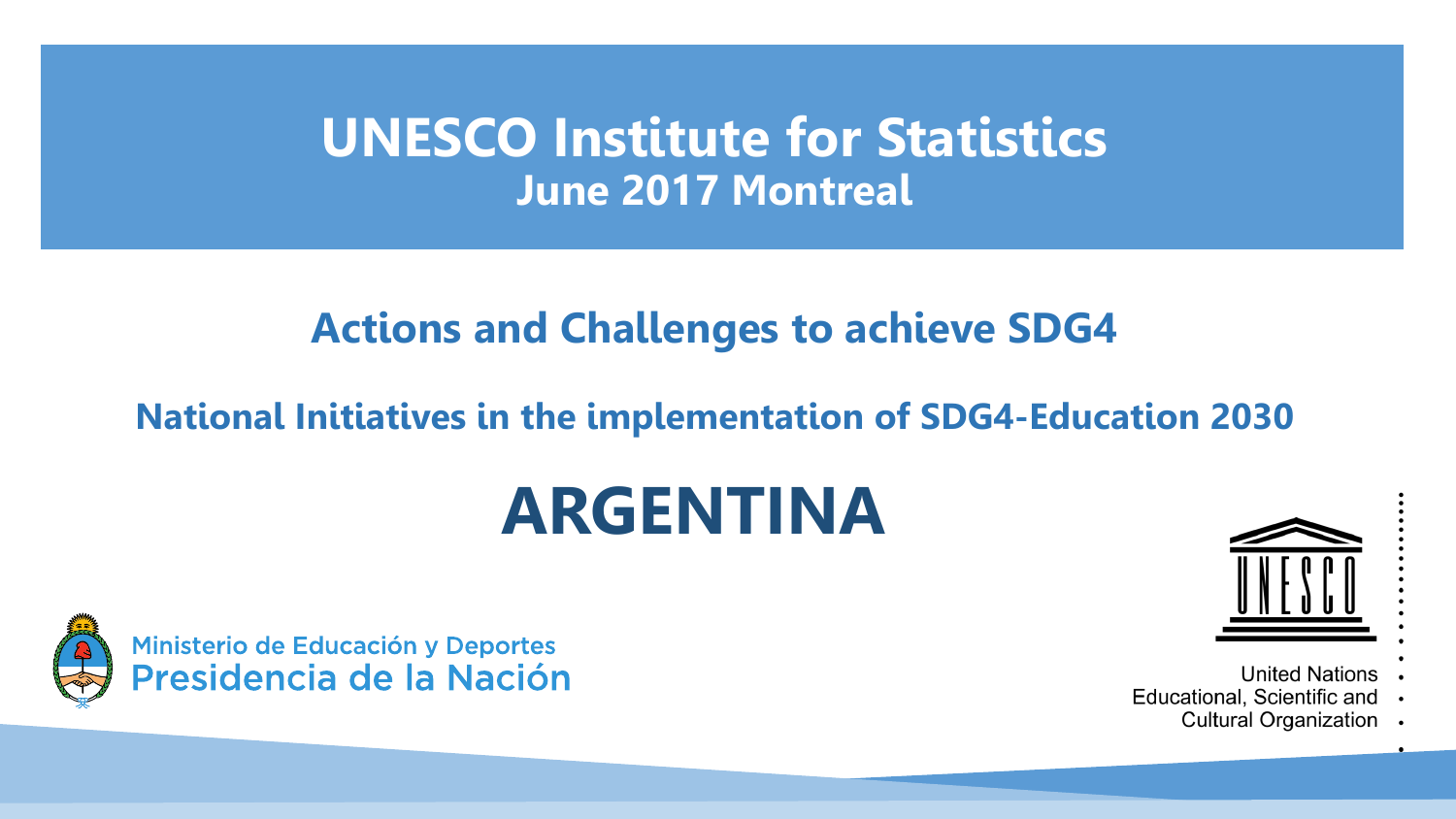#### **ARGENTINA**

**Education 2030 Agenda: SOCIAL POLICY COORDINATION COUNCIL. EXECUTIVE POWER.**

Information systems articulation, harmonization and creation of new indicators

Social Policy coordination

Monitoring and Evaluation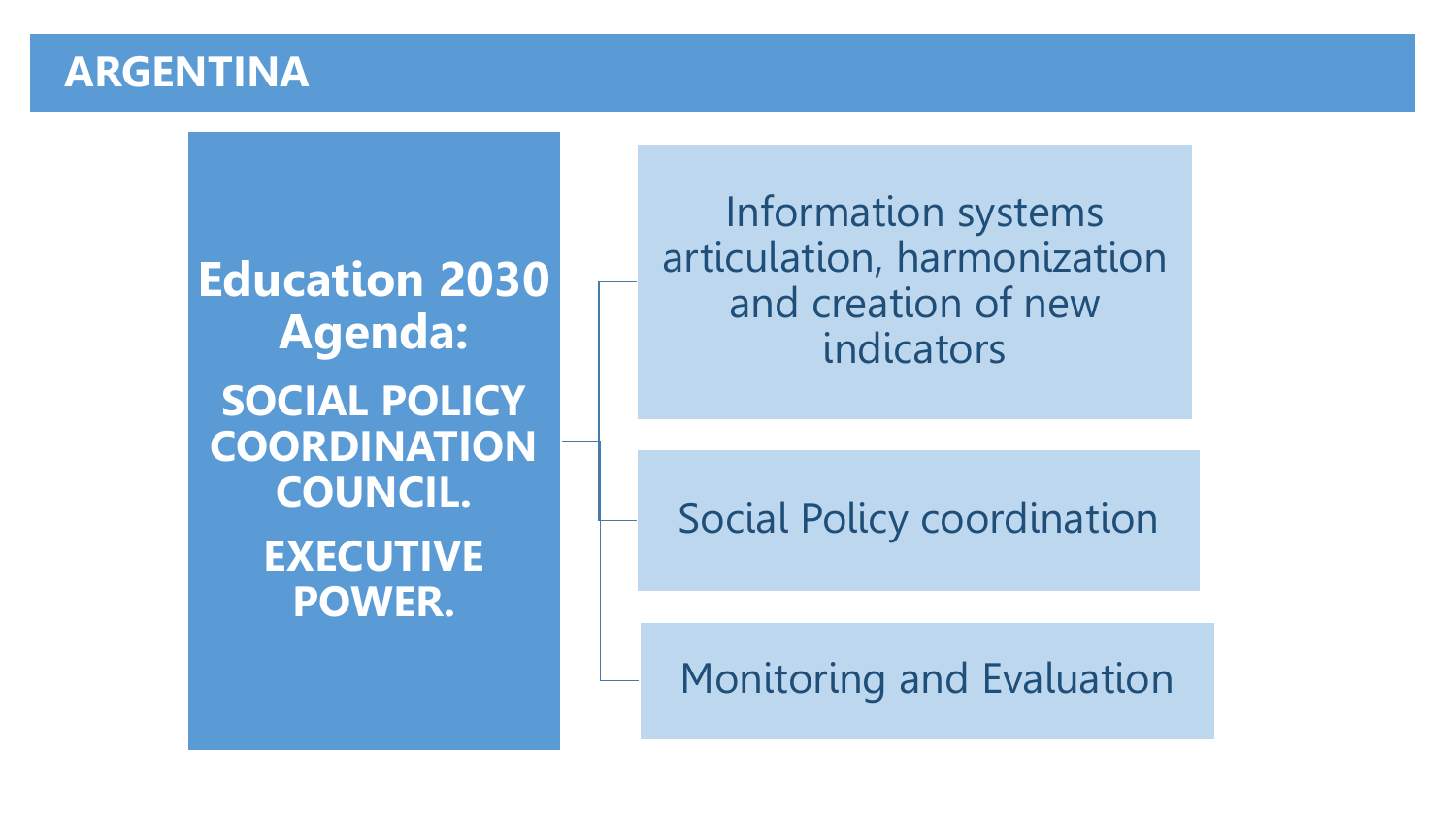## **Priority education policies, ARGENTINA. 2030 Agenda**

| 4.1     | • Reform and innovation in secondary school                                                                  |                                                                        |
|---------|--------------------------------------------------------------------------------------------------------------|------------------------------------------------------------------------|
| 4.2     | • Mandatory education since 3 years old.                                                                     |                                                                        |
| 4.3/4.4 | Entrepreneurship in secondary school                                                                         |                                                                        |
| 4.5     | • Assisting vulnerable schools and families.<br>· Intercultural-bilingual education<br>• Inclusive education | SDG4: Ensure inclusive<br>and quality education<br>for all and promote |
| 4.7     | · Inclusive education.<br>• Integral sexuality education.                                                    | lifelong learning.                                                     |
| 4.a     | • Internet connection and ICTs in 100% schools and<br>students.                                              |                                                                        |
| 4.b     | • Scholarship system.                                                                                        |                                                                        |
| 4.c     | • Reform teacher's training and changes on<br>teacher's work conditions.                                     |                                                                        |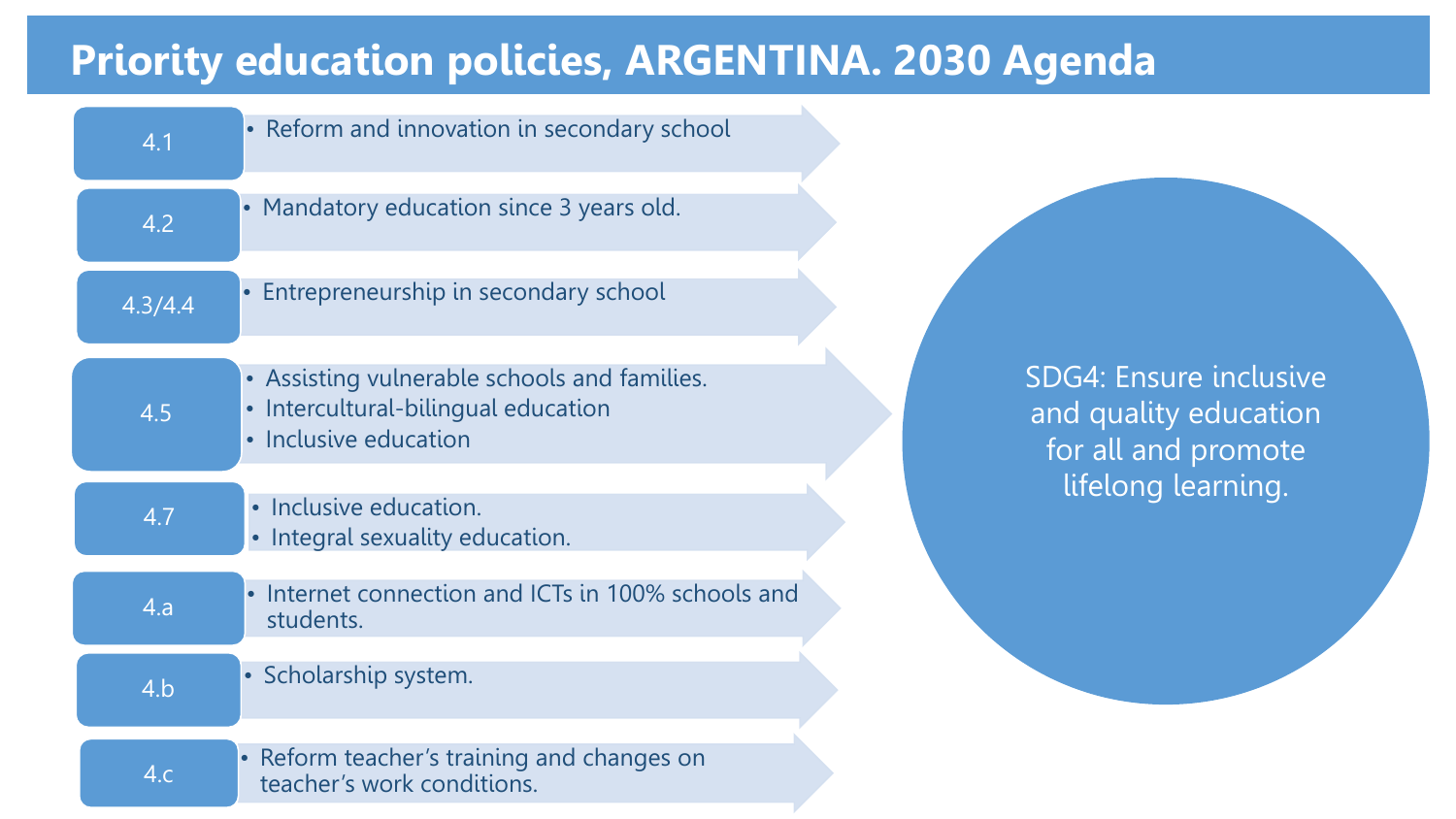### **MONITOR STRATEGY**

SDG4: Ensure inclusive and quality education for all and promote lifelong learning.

Main goal TCG-SDG4: produce relevant data in order to monitor and evaluate progress regarding SDG4.

4.1. Primary and Secondary Education Complete

- National Assessment Aprender.
- SINIDE
- **PISA**
- LLECE

4.2. ECD Complete • National Assessment Aprender. • ECD- pre-primary education: 3 year old schools evaluation. BID and MICS. 4.3. TVT and Higher Education. • INDEC • SINIDE • Ministry of Education/Work • Social Development Ministry information system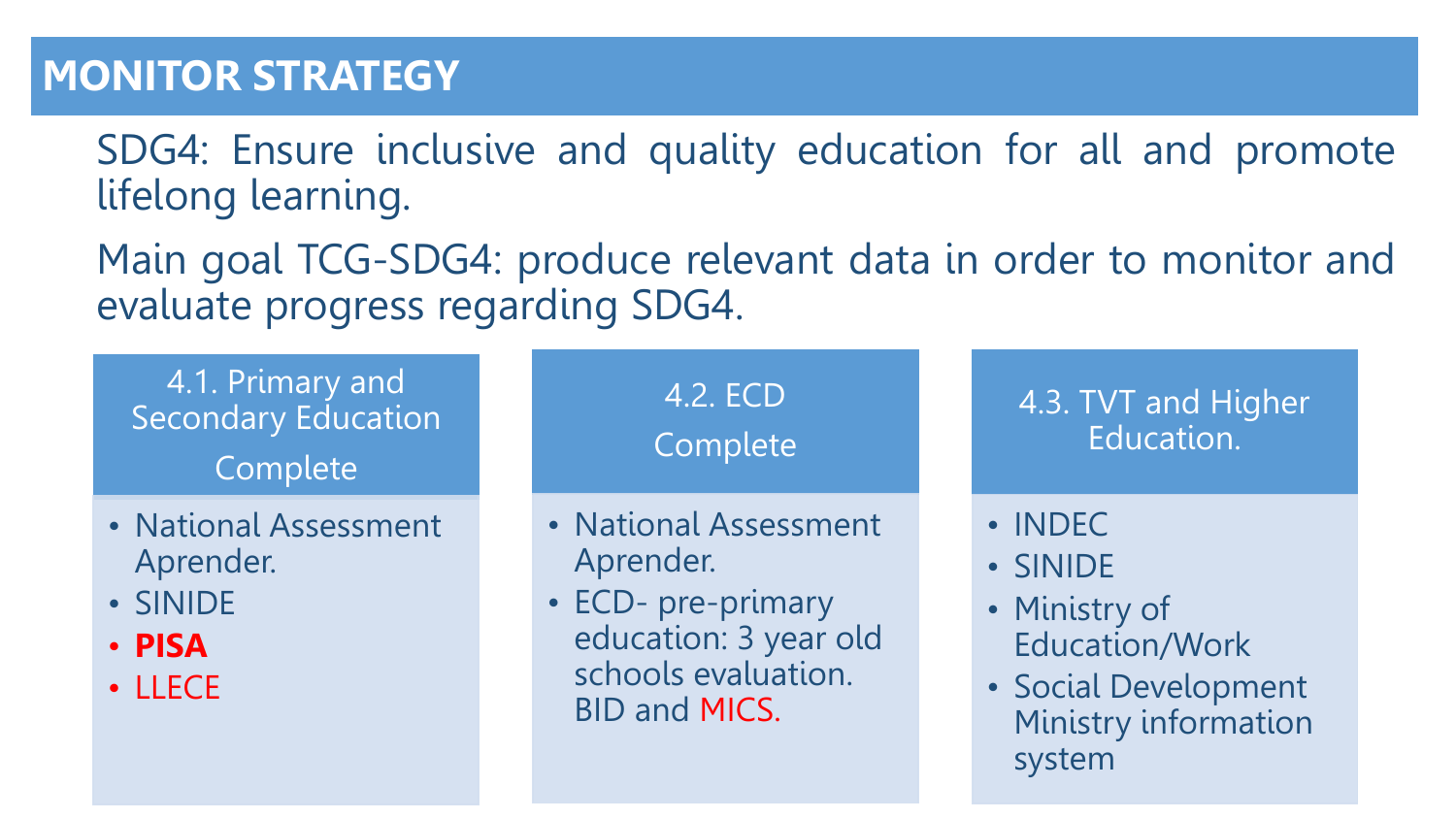| 4.4. Skills for work<br>Complete                                                                                                                                  |  |                                                                                                  | 4.5. Equity<br>Complete       |  | 4.6. Literacy and<br>Numeracy                                 |                           | 4.7. Global Citizenship                                                                                |                                                                                                                 |  |
|-------------------------------------------------------------------------------------------------------------------------------------------------------------------|--|--------------------------------------------------------------------------------------------------|-------------------------------|--|---------------------------------------------------------------|---------------------------|--------------------------------------------------------------------------------------------------------|-----------------------------------------------------------------------------------------------------------------|--|
| • National<br>Assessment<br>Aprender<br>• EPH / INDEC                                                                                                             |  | • National<br>Assessment<br>Aprender<br>• ANSES: AUH                                             |                               |  | •National<br>Assessment<br>Aprender<br>•SINIDE.<br>•EPH INDEC |                           |                                                                                                        | <b>National</b><br>Assessment<br>Aprender<br><b>Integral Sexuality</b><br>Education<br>programme<br>evaluation. |  |
| <b>4.a. School Environment</b><br>Complete                                                                                                                        |  |                                                                                                  | 4.b. Scholarships<br>Complete |  |                                                               | 4.c. Teachers<br>Complete |                                                                                                        |                                                                                                                 |  |
| • National Assessment<br>APRENDER.<br>• ECD- pre primary education: 3<br>years old schools evaluation.<br><b>BID and MICS.</b><br>· School Infrastructure Census. |  | • National Assessment<br>APRENDER.<br>• SINIDE.<br>• Scholarships Policy: Number<br>of scholars. |                               |  |                                                               |                           | <b>.SINIDE</b><br>•Teachers National Census<br>•School management<br>system with online<br>indicators. |                                                                                                                 |  |
|                                                                                                                                                                   |  |                                                                                                  |                               |  |                                                               |                           | Aprender                                                                                               | • National Assessment                                                                                           |  |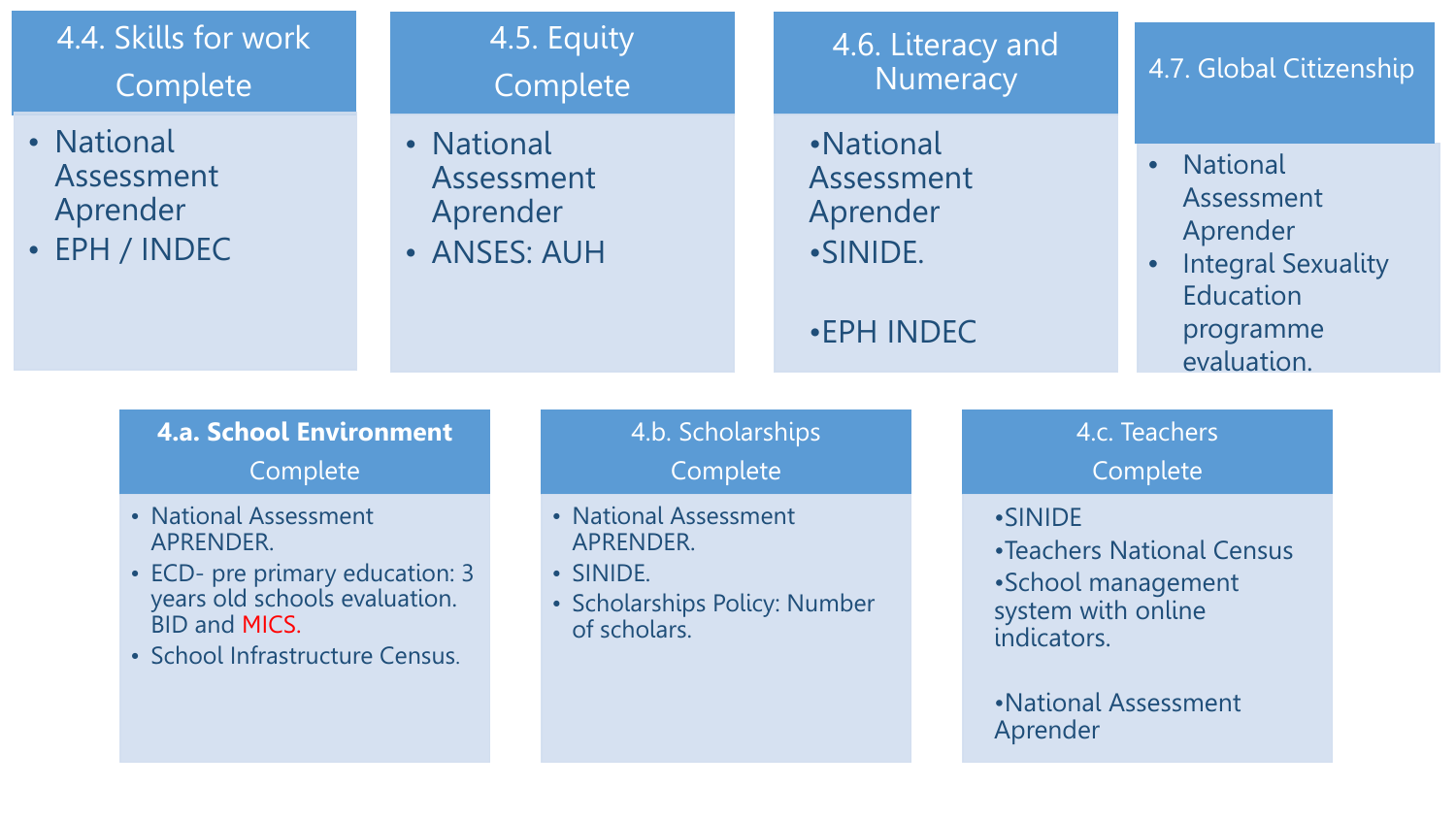### **CHALLENGES**

- ARG: Federal, decentralized education system. Information is fragmented across several actors:
	- different levels of government,
	- different ministries at the national level,
	- and different sectors producing information inside the Ministry of education. Need of coordination.
- Indicators disaggregation. Equity focus.
- Global comparison and relevance of some of the indicators for the country.